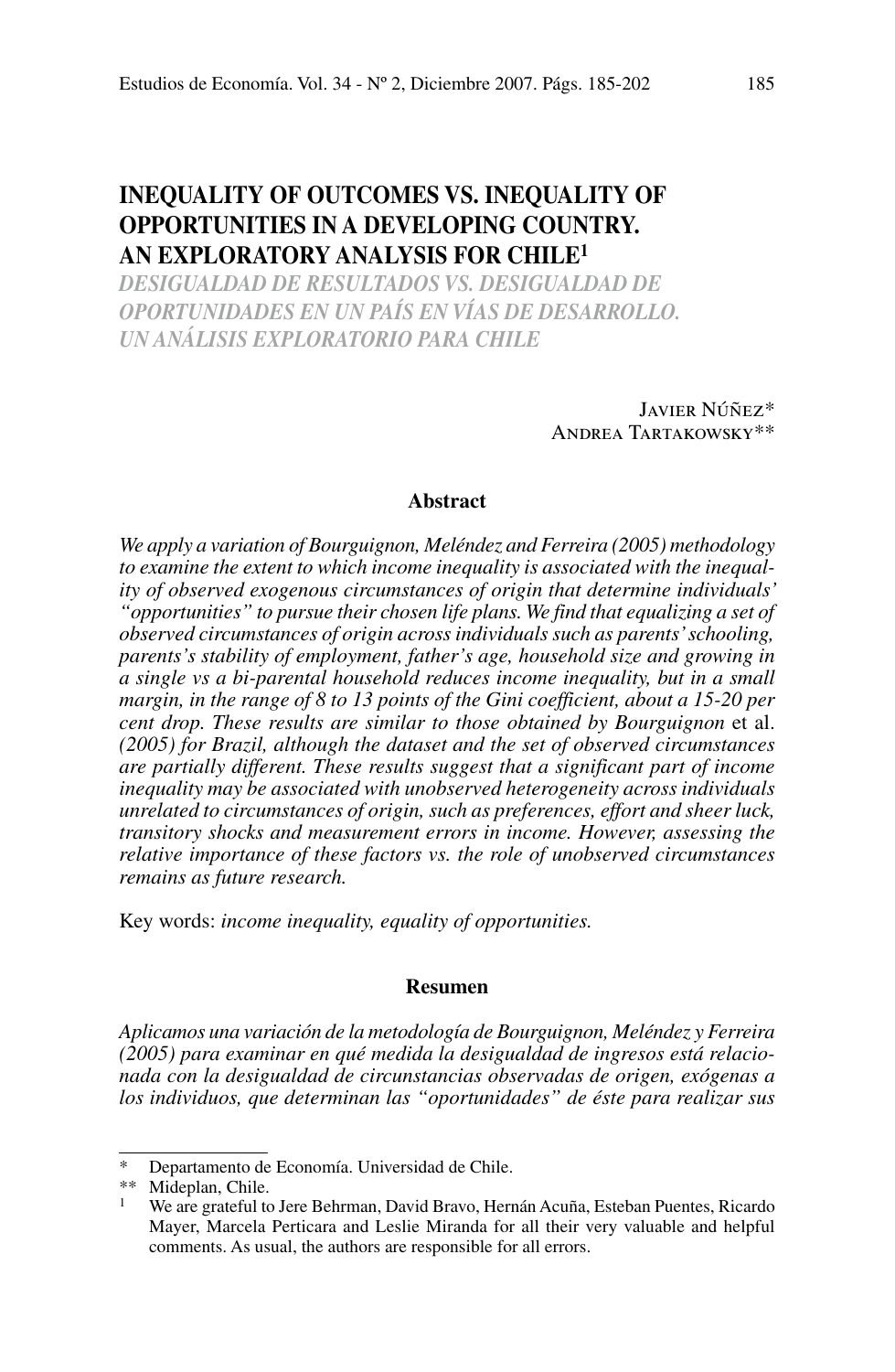*planes de vida elegidos. Encontramos que, al igualar un conjunto de circunstancias observadas de origen, como escolaridad y estabilidad de empleo de los padres, edad del padre, tamaño del hogar y crecer en un hogar conformado por un solo padre vs. uno con ambos padres, reduce la desigualdad de ingreso, aunque en un margen pequeño, en un rango de 8 a 13 puntos del coeficiente Gini, aproximadamente una baja de 15-20 por ciento. Estos resultados son similares a los encontrados por Bourguignon* et al. *(2005) para Brasil, aunque la base de datos y el conjunto de circunstancias observadas son parcialmente distintas. Estos resultados sugieren que una gran parte de la desigualdad de ingresos podría estar asociada con heterogeneidad no observada entre individuos, no relacionada con las circunstancias de origen, como preferencias, esfuerzo y suerte, shocks transitorios y errores de medición en el ingreso. Sin embargo, evaluar la importancia relativa de estos factores vs. el rol de circunstancias no observadas queda como futura investigación.*

Palabras clave: *desigualdad de ingresos, igualdad de oportunidades.*

JEL Classification: *D31, D63.*

### **I. Introduction**

There is an old debate among economist and philosophers about what is the kind of economic inequality that public policies should aim to reduce. While some authors have stressed the importance of addressing the inequality of "outcomes" (typically of income), others have instead proposed that public policies should promote some kind of "equality of opportunities" across individuals.2 This latter concept rests on the notion that individuals should have similar opportunities to pursue their desired life plans, which in turn implies that those opportunities should not be determined by exogenous circumstances that individuals inherit without their choice or consent, such as, for example, parental and family background. Advocates of equal opportunities have argued that differences in economic outcomes partly reflect differences in aspects under the control of individuals, such as effort, responsibility, choices and so on. Accordingly, equality of opportunities advocates postulate that public policies should aim to equalize the exogenous "circumstances" that shape individuals' opportunities to pursue their chosen life plans, and then accept the resulting level of inequality of outcomes that would emerge from individuals' choices and preferences. With some variations, this has somewhat become the dominant view of the idea of equity that deserves public action, as suggested for example

 $\overline{2}$  See for example Roemer (1996), (1998) and (2000) and Dworking (1981) for descriptions of the notions of equality of opportunities and of outcomes. Also, Amartya Sen's Capability approach has a resemblance with the notion of equality of opportunities, as described for example in Sen (1999) and Nussbaum and Sen (2000). See Roemer (1996) for a discussion of the main theories of distributive justice. See also Alessina, Di Tella and MacCulloch (2004) for a discussion on different attitudes between Europeans and Americans towards different notions of equality.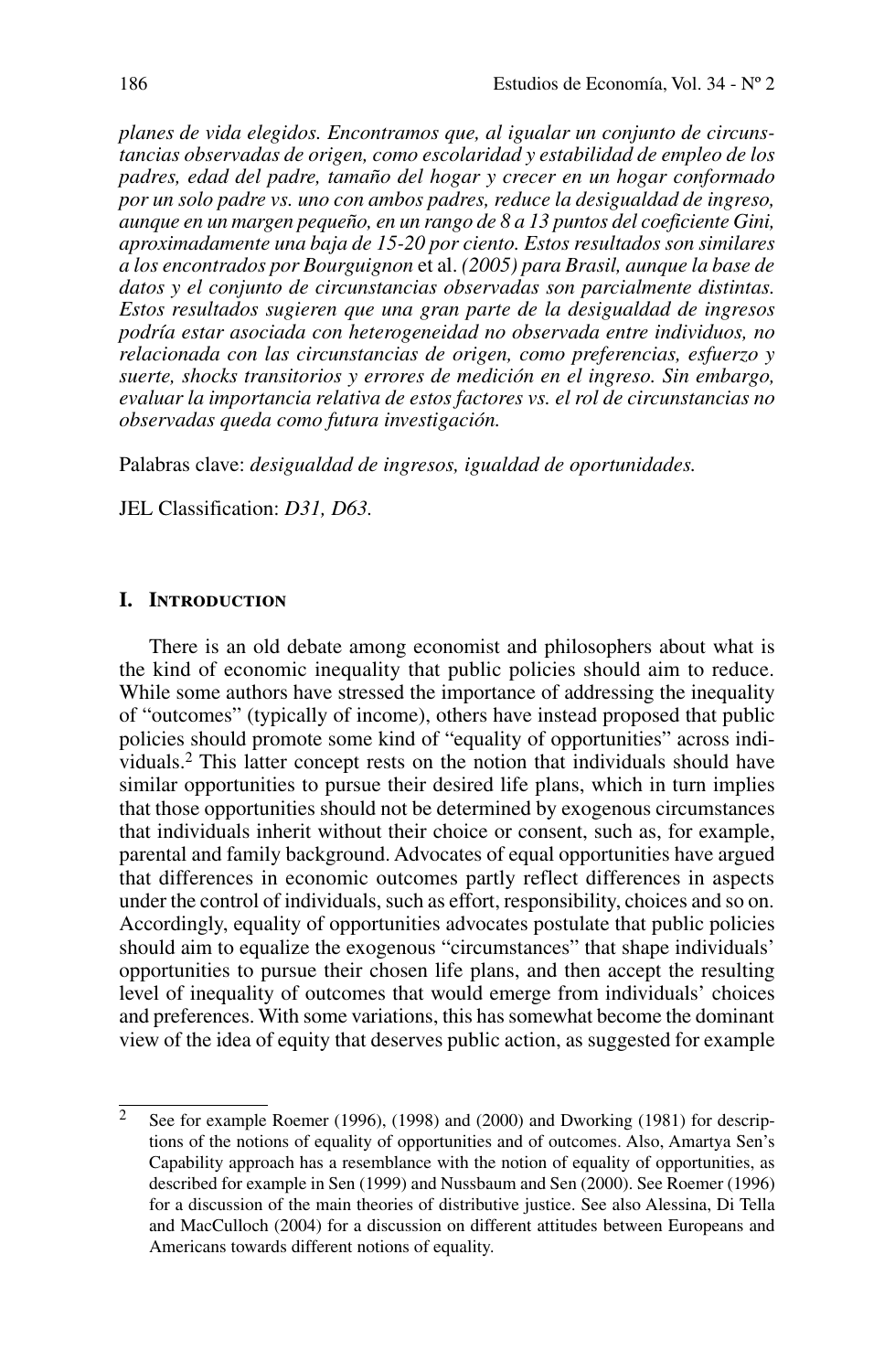by the notion of equality explicit in the overview of The World Banks' 2005 Report on Equity and Development:

"By equity we mean that individuals should have equal opportunities to pursue a life of their choosing and be spared from extreme deprivation in outcomes",  $(p, 2)^3$ 

However, little is known about the extent to which inequality of outcomes reflects individual choices and preferences vs. the exogenous circumstances that individuals inherit. This paper is an empirical attempt to contribute to the understanding of the relationship between the notions of equality of outcomes vs. opportunities. In particular, this paper follows and adapts the methodology developed by Bourguignon, Melendez and Ferreira (2005) in order to study the role that a set of important exogenous observed circumstances of origin play in explaining the observed income inequality in Chile.

Studying the relationship between "opportunities" and "outcomes" is relevant for various reasons. First, the practical implications of the philosophical distinction between "outcomes" and "opportunities" would be less significant if the two were closely associated. This would reinforce the idea of interpreting income distribution indicators not only as a measure of equality of outcomes, but also as a good representation of equality of opportunities. This would also suggest a more significant role for the exogenous circumstances in comparison with the role of individual choices and preferences in promoting both equality of outcomes and opportunities in the long run. On the contrary, if exogenous circumstances played a limited role in explaining inequality of outcomes, then this would have different implications depending on the chosen normative standpoint: equal opportunity advocates should expect a significant amount of income inequality to remain after equalizing opportunities, while advocates of equality of outcomes should realize that achieving this aim-even in the long run- would require more than policies intended to equalize some key circumstances such as access to quality education, and that some additional redistributive policies would be needed.

We follow Bourguignon *et al*. (2005) pioneering work, which attempts to establish the effect of circumstances of origin and individual "effort" in the determination of income inequality in Brazil.<sup>4</sup> In their work, circumstances play a double role: they have a direct impact on earnings, and an indirect effect on "effort", that they take to be the schooling level. They define the former

<sup>&</sup>lt;sup>3</sup> On page 3 of the overview this view is reinforced in these passages: "Three considerations are important at the outset. First, while more even playing fields are likely to lead to lower observed inequalities in educational attainment, health status and incomes, the policy aim is not equality in outcomes"… "Second a concern with equality of opportunities implies that public action should focus on the distributions of assets, economic opportunities, and political voice, rather than directly on inequality in incomes".

<sup>4</sup> Behrman (2006) and Ruiz-Tagle (2007) also examine the role of schooling on income inequality, although employing a framework different to that developed by Bourguignon *et al*., which allows establishing and separating the direct and indirect effects of observed circumstances on income inequality. However, their results are similar to the results found in this work, in the sense that both studies suggest a limited role of schooling in reducing income inequality.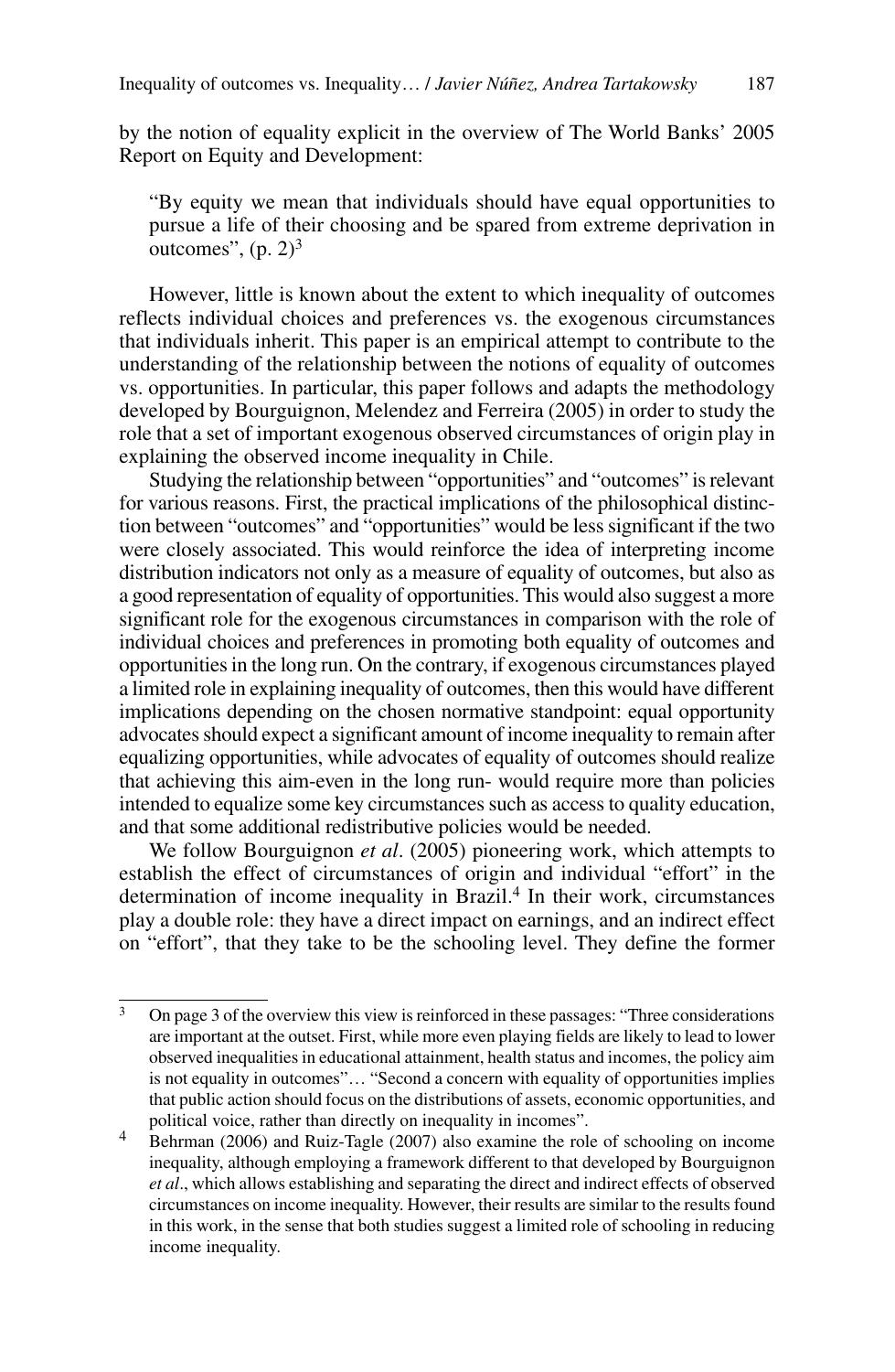effect as the "partial effect" of observed circumstances on earnings, and the "total effect" to be the joint effect of the direct and indirect effects of observed circumstances on earnings. Apart from using a different dataset and set of circumstances, our work differs from theirs in two respects. The first is a matter of interpretation. Our aim is more modest in the sense that we only attempt to measure the effects of observed circumstances on earnings, and not to study the (more complex) issue of what part of the income distribution is associated with individual "effort". Hence, we prefer to refer to the indirect effect simply as the effect of observed circumstances on the level of schooling (not effort), and also interpret the unexplained part of the income distribution simply as an unknown combination of unobserved circumstances, individual effort, sheer luck and possibly income measurement errors. Second, we provide some additional exploratory circumstance-equalizing benchmarks in order to shed some light on the possible role of unobserved circumstances on the income distribution. In the first benchmark, we assume an extreme situation where everyone's schooling levels only reflect individuals circumstances- either observed or unobserved-, such that individual "merit" and "effort" play no role in the determination of schooling. This amounts to computing the income distribution after equalizing schooling levels across individuals. The second equalizing benchmark consists of guaranteeing everyone a minimum of 10 years of schooling (which are completed at about age 16) under the assumption that a simulated value of schooling lower than 10 would almost certainly reflect unobserved circumstances, but use the simulated level of schooling dictated by equalized circumstances whenever it is higher than 10, after which the relative role of unobserved circumstances vs. individual effort or other non-circumstance factors can be expected to be lower. Yet, we find that all four circumstance equalizing benchmarks yield a significant of income inequality.

The paper is structured as follows: The second section presents the basic model and the empirical identification strategy of the four observed circumstances-equalizing benchmarks. The third section describes the data and the set of circumstances employed. The fourth section presents and discusses the results and compares them to those obtained in Bourguignon *et al.* (2005), and finally section five concludes.

### **II. The model**

# **a. Bourguignon** *et al.* **(2005) Model**

Following Bourguignon *et al.* (2005), among the many determinants of an individual's earnings, it is possible to distinguish two different groups: those determinants that result from actions that people carry out along their lives, which allow them to increase their productivity, and those that obey to circumstances out of people's control. Bourguignon *et al*. (2005) call the first set of determinants "effort variables" and the second, "circumstance variables". The relationship between incomes, efforts and circumstances can be described as  $W_i = f(C_i, E_i)$ , where circumstances C typically includes a series of variables of the individuals' socioeconomic origin and effort E is thought of as human capital variables.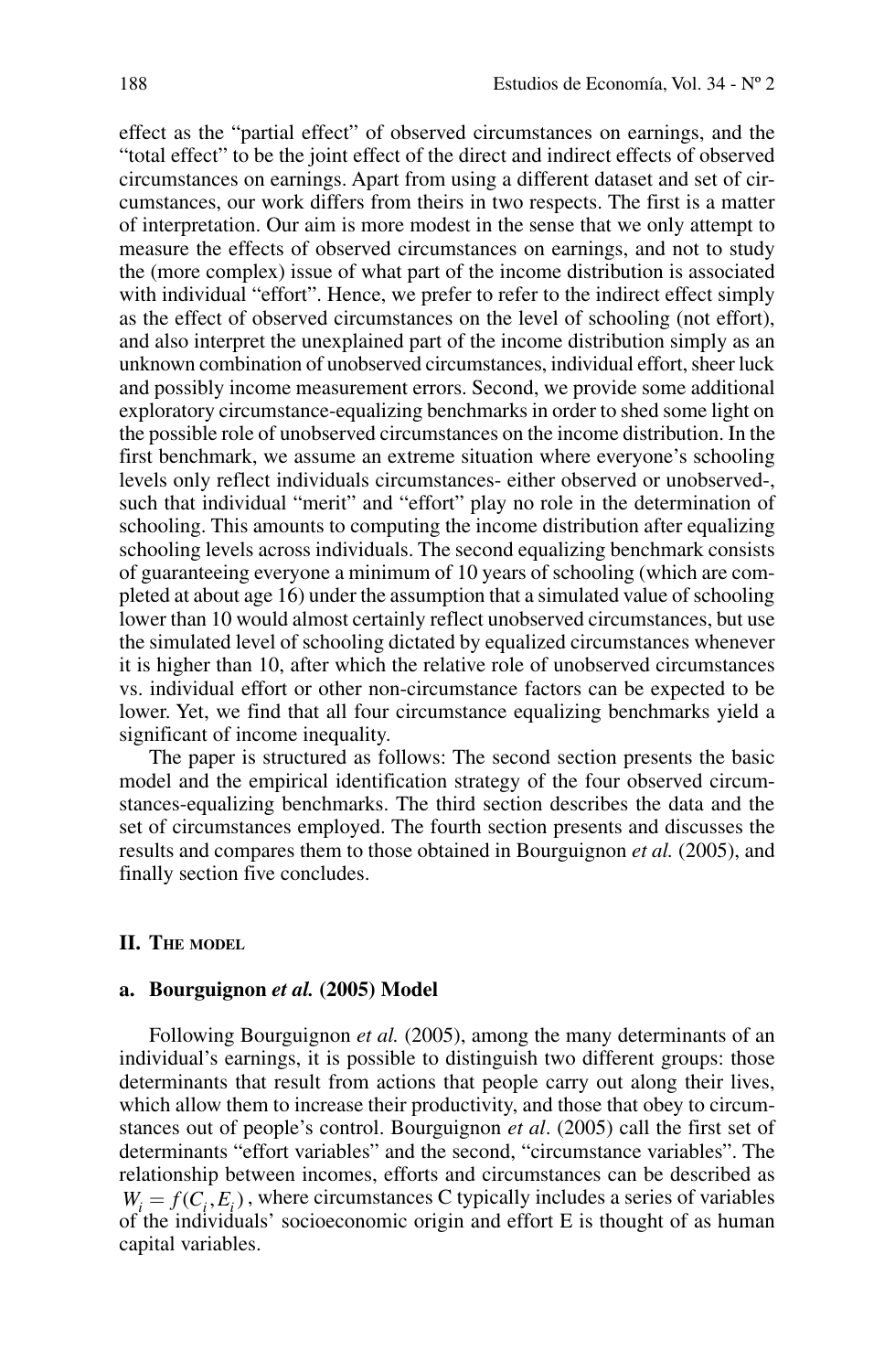In order to estimate the model empirically, this relationship can be expressed as a linearized model, as follows:

(1) 
$$
Ln(W_i) = \alpha \cdot C_i + \beta \cdot E_i + U_i
$$

where  $\alpha$  and  $\beta$  are coefficient vectors and U<sub>i</sub> is the residual that includes the unobserved circumstance and effort variables, measurement error and variations of the individuals' measured income from their corresponding permanent income level. All these factors are supposed to be independent from the included variables in  $C_i$  and  $E_i$ , to have zero mean and that to be identically and independently distributed across individuals.

This formulation however is fairy restrictive and debatable, as it assumes a complete additive separability between circumstances and efforts. For example, it seems reasonable to expect that the circumstances that surrounded an individual during his childhood, as well as the characteristics of his household and his parents' human capital must have had an influence on his own human capital accumulation. Accordingly, Bourguignon *et al*. (2005) propose the following relationship where "effort" is partly a function of circumstances:

$$
E_i = B \cdot C_i + V_i
$$

where  $B$  is a coefficient matrix and  $V_i$  represents a non-observable effort determinant vector. As usual,  $V_i$  it is supposed to have mean zero and to be i.i.d. across individuals.

Introducing equation (2) in (1) yields,

(3) 
$$
Ln(W_i) = (\alpha + \beta \cdot B) \cdot C_i + \beta \cdot V_i + U_i
$$

The model displayed in (3) is more general than model (1) since it allows the circumstance variables to affect people's incomes directly, as well as indirectly through its effects on the effort variables. In particular, in model (1) the marginal effect of circumstances on earnings amounts only to  $\alpha$ . Bourguignon *et al*. (2005) call this effect the "Partial Effect" of observed circumstances on earnings. On the other hand, in model (3) the effect of observed circumstances on earnings is  $\alpha + \beta \cdot \beta$ . This corresponds to the "Total Effect" of observed circumstances on earnings. Note that this effect includes the partial effect of circumstances on earnings,  $\alpha$ , but also de indirect effect of circumstances on earnings through "effort", *β*B. The total effect of observed circumstances on earnings is larger than the partial effect if *β*B>0, as expected.

### **b. Effort vs. Schooling**

In practice, Bourguignon *et al.* (2005) employ schooling as their measure of "effort"  $E_i$ . However, as discussed in the introduction we believe it is both controversial and misleading to refer to schooling as an "effort" variable, at least in a country with known inequality of opportunities such as Chile. Accordingly,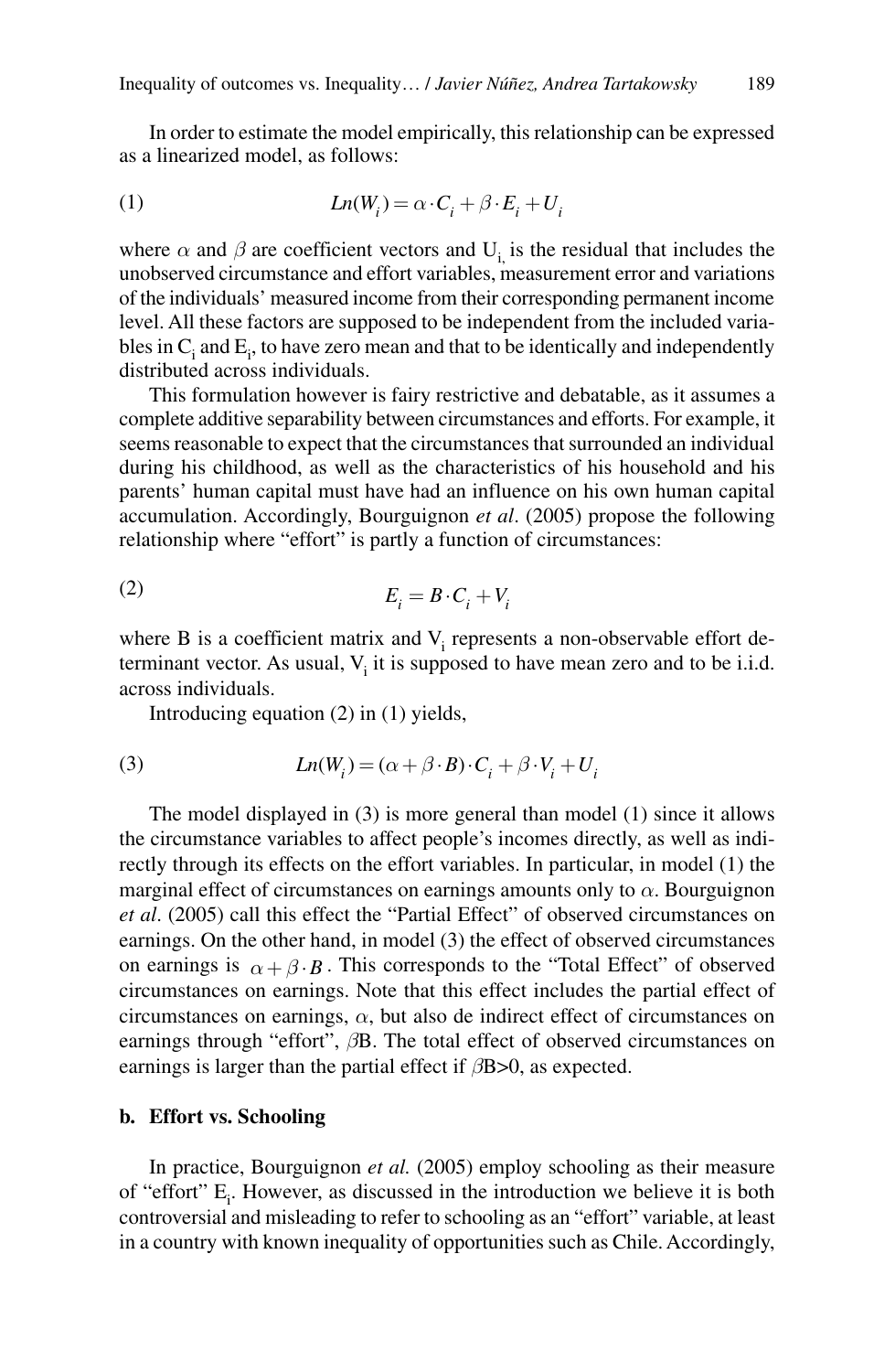we have preferred to replace effort  $E_i$  simply by individual schooling level  $S_i$ . Given this new interpretation, equation (1) would simply indicate that wages are a function of human capital (i.e. schooling), circumstances of origin, as well as term U<sub>i</sub>, which captures unobserved circumstances, sheer luck, "effort" at work, deviations from permanent income, and possibly income measurement errors. In addition, parameter  $\beta$  would be more directly interpreted simply as the return to schooling, while parameter B would reflect the effect of observed circumstances of origin on the accumulation of schooling. For example, parameter B can capture parents' resources to invest in tertiary education for their son, the role of cognitive and non-cognitive abilities acquired during infancy and adolescence on the chances of gaining access to tertiary education. In addition, parameter  $\alpha$ would be interpreted as the direct effect of circumstances on earnings, given a schooling level, or alternatively, as the effect of circumstances on the return of a given amount of schooling. For example, parameter  $\alpha$  can capture the effect of the *quality* of education (likely to be associated with circumstances), the role of abilities acquired in the household of origin on labor productivity and earnings, access to social networks and even the possibility of "class discrimination" in the labor market.<sup>5</sup> In conclusion, this interpretation treats "effort" as a non observable variable, which would be captured in term  $V_i$  in equation (2).

# **c. The "Partial" and "Total" effects of observed Circumstances on income inequality**

The estimation of parameters *α*, *β* and B through an OLS estimation of equations (1) and (2) allows performing two types of simulations of the distribution of income after equalizing exogenous observed circumstances C. Let *WP* denote the simulated income distribution associated with the "Partial Effect" described above, obtained after equalizing all the circumstance variables across individuals in equation (1). Accordingly, the resulting income distribution would reflect individual differences in schooling and in the residue  $U_i$ . More formally, the hypothetical distribution *WP* would be derived from the simulation of the individual incomes  $W_i^P$  using the following equation, and after estimating equation (1) by OLS:

(4) 
$$
Ln(W_i^P) = \hat{\alpha} \cdot \overline{C} + \hat{\beta} \cdot S_i + \hat{U}_i
$$

where  $\overline{C}$  is the vector of population means of the circumstance variables.

An alternative hypothetical wage distribution *WT* associated with the "Total effect" of observed circumstances on earnings can be obtained by equalizing all the observed circumstance variables across individuals in equation (3), after estimating equation (1) and (2) by OLS. The income distribution  $W<sup>T</sup>$  would thus be obtained from:

 $\frac{1}{5}$  See for example Núñez and Gutiérrez (2004).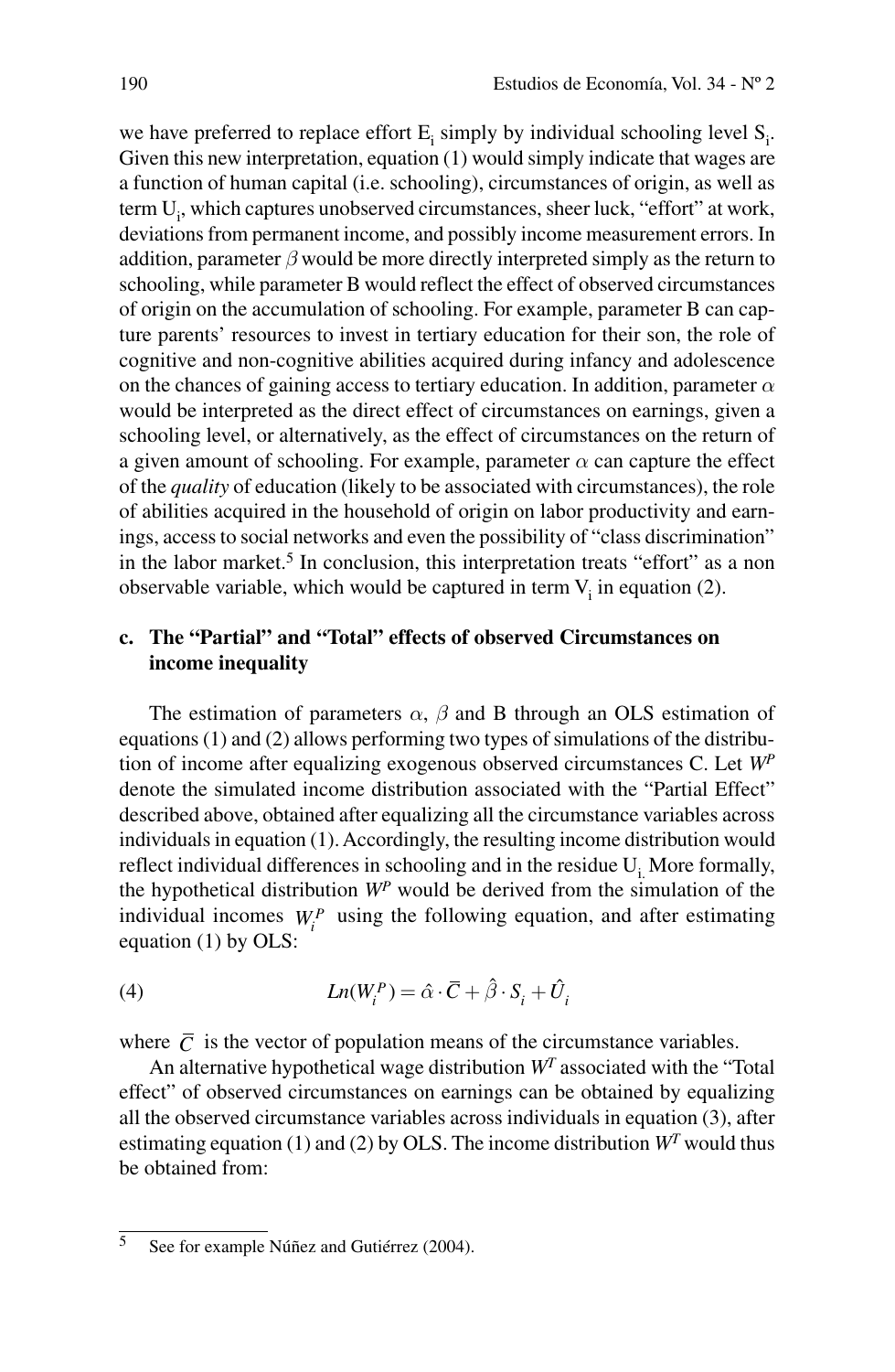(5) 
$$
Ln(W_i^T) = (\hat{\alpha} + \hat{\beta} \cdot \hat{B}) \cdot \bar{C} + \hat{\beta} \cdot \hat{V}_i + \hat{U}
$$

where again  $\overline{C}$  stands for the population means of the circumstance variables and the coefficients are obtained from OLS estimations of equations (1) and (2).

The comparison between the actual (observed) distribution *W* and distribution *WP* reflects the partial effect of observed circumstances on the distribution of income, while the comparison between *W* and *WT* provides the effect of the total effect of observed circumstances on earnings, i.e. including the effect of observed circumstances on the accumulation of schooling. Both measures of income inequality allows distinguishing the part of income inequality associated with the direct influence of observed circumstances on earnings, from the part that comes from the indirect effect of the observed circumstances on the accumulation of schooling.

# **d. Two additional circumstance-equalizing benchmarks**

However, a limitation of the methodology described above is that part of the income inequality obtained after equalizing observed circumstances may still be caused by differences in unobserved circumstances. In particular, it can be argued that unobserved circumstances can explain part of the diversity in schooling that is not associated with observed circumstances,  $\beta V_i$ . In this context, in addition to the circumstance-equalizing propositions of Bourguignon *et al*. (2005) described above, namely the partial and total effects, we perform two additional equalizing benchmarks of the effect of circumstances on income distribution to explore the possible role of unobserved circumstances. First, assume an extreme situation where all schooling acquired by an individual were fully determined by his circumstances of origin, either observed or unobserved. Or to phrase it more simply, assume that there is no role for "effort" or "merit" in the accumulation of schooling. This situation would be equivalent to setting the term  $V_i = 0$  (which includes unobserved effort) for all individuals. In this context, schooling would vary across individuals only due to the effect of circumstances, not effort. This is equivalent to simulating individuals' income by replacing C<sub>i</sub> by the population mean circumstances  $\overline{C}$  and V<sub>i</sub> = 0 in equation (3), or equivalently, replacing  $C_i$  and  $S_i$  by  $\overline{C}$  and the population mean schooling  $\overline{S}$ in equation  $(1)$ , respectively.<sup>6</sup> More formally, the simulated income distribution after equalizing observed circumstances and schooling, *WES*, would be derived from the simulated individual earnings from:

(6) 
$$
Ln(W_i^{ES}) = (\hat{\alpha} + \hat{\beta} \cdot \hat{B}) \cdot \overline{C} + \hat{U}_i
$$

Hence, in this case the only source of variation in the simulated income distribution would arise from term  $U_i$  in equation (1).<sup>7-8</sup>

<sup>&</sup>lt;sup>6</sup> Note that estimating equation (2) by OLS yields  $\overline{K} = B\overline{C}$ .

Note however, that term  $U_i$  can include the direct effect of unobserved circumstances on earnings.

<sup>&</sup>lt;sup>8</sup> However, in the earnings regressions we include potential experience as an independent variable, which adds another source of variation in the simulated incomes.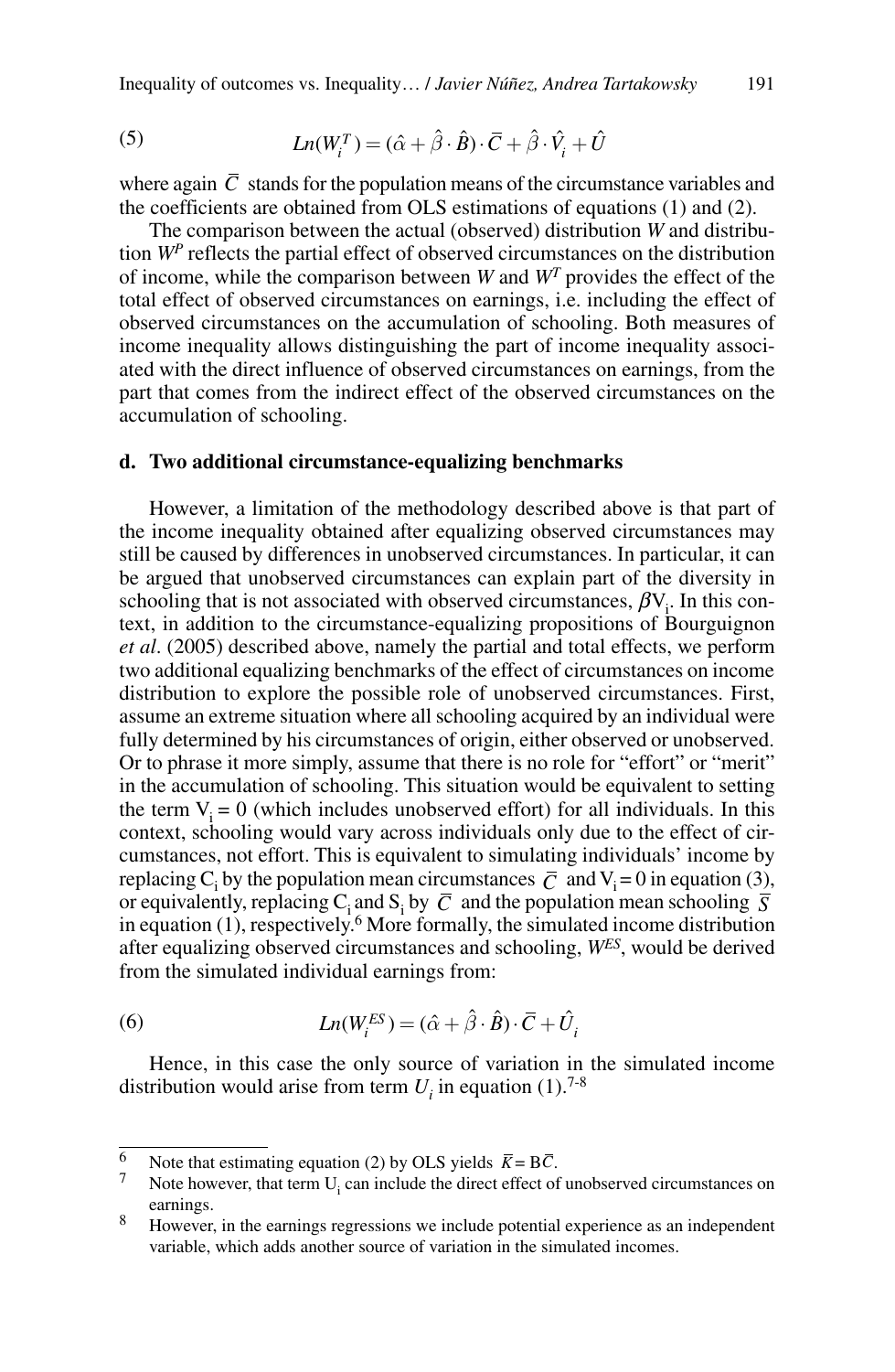The second additional exploratory equalizing benchmark that we carry out arises from the observation that individuals cannot be made responsible for their human capital accumulation in the early years of the life cycle, but they can arguably be made partly responsible for it later in their life cycle, after some age threshold. Let  $S_i = \hat{B}\overline{C} + \hat{V}_i$  denote the simulated schooling of individual I after equalizing observed circumstances in equation (2). In this context, a low level of simulated schooling level  $S_i$ , say dropping out of school at an early age, can be interpreted not as lack of "effort", but as the result of unobserved circumstances contained in  $\hat{V}_i$ . However, after some age threshold, the value of simulated schooling  $S_i$  will presumably reflect a combination of effort and unobserved circumstances. Although it may seem absurd to fix a specific age threshold after which individuals can be made partly responsible for their accumulation of schooling, it must be remembered that this happens *de facto* in other spheres such as penal responsibility, and in the gain of rights such as voting and driving, during the teen years. For simulation purposes, we implement this benchmark by guaranteeing everyone 10 years of schooling (achieved at about age 16), and employ the simulated value of schooling  $S_i$  whenever it is greater than 10. More formally, the simulated income distribution after guaranteeing 10 years of schooling,  $W_i^{GS}$ , is derived from:

(7) 
$$
Ln(W_i^{GS}) = \hat{\alpha}\bar{C} + \hat{\beta}S_i^+ + \hat{U}_i
$$

where,

(8) 
$$
S_i^* = 10
$$
 if  $S_i = \hat{\beta}\overline{C} + \hat{V} \le 10$ , and  $S_i^* = S_i = \hat{\beta}\overline{C} + \hat{V}_i$  if  $S_i = \hat{\beta}\overline{C} + \hat{V} > 10$ .

Although this threshold is admittedly arbitrary, we claim that it partly addresses the shortcoming implicit in the indirect effect, namely that infants and young teenagers are assumed to be partly responsible for their schooling.<sup>9</sup>

Finally, let  $\psi$  be an operator that computes an income inequality coefficient from a given distribution of income *W*. In particular, in this paper we compute the Gini and the Theil coefficients. Then, given the differences in the sources of variation in the observed and the simulated individual incomes under each of the four circumstance-equalizing benchmarks, it can be expected that  $\psi(W) > \psi(W^P) > \psi(W^T) > \psi(W^{GS}) > \psi(W^{ES})$ .

# **III.** DATA

This work employs data from the Survey of Employment and Unemployment in Greater Santiago, undertaken in June of 2004 by the Department of Economics of the University of Chile. In addition to the regular economic and labor market questions, various questions were added to the survey in order to obtain measures of the individuals' circumstance of origin. These include household characteristics during infancy such as household size, if they grew in a single

 $\overline{9}$  Using alternative age thresholds in the range of 14 to 18 years of age yielded only marginally different results than those reported below for age threshold 16.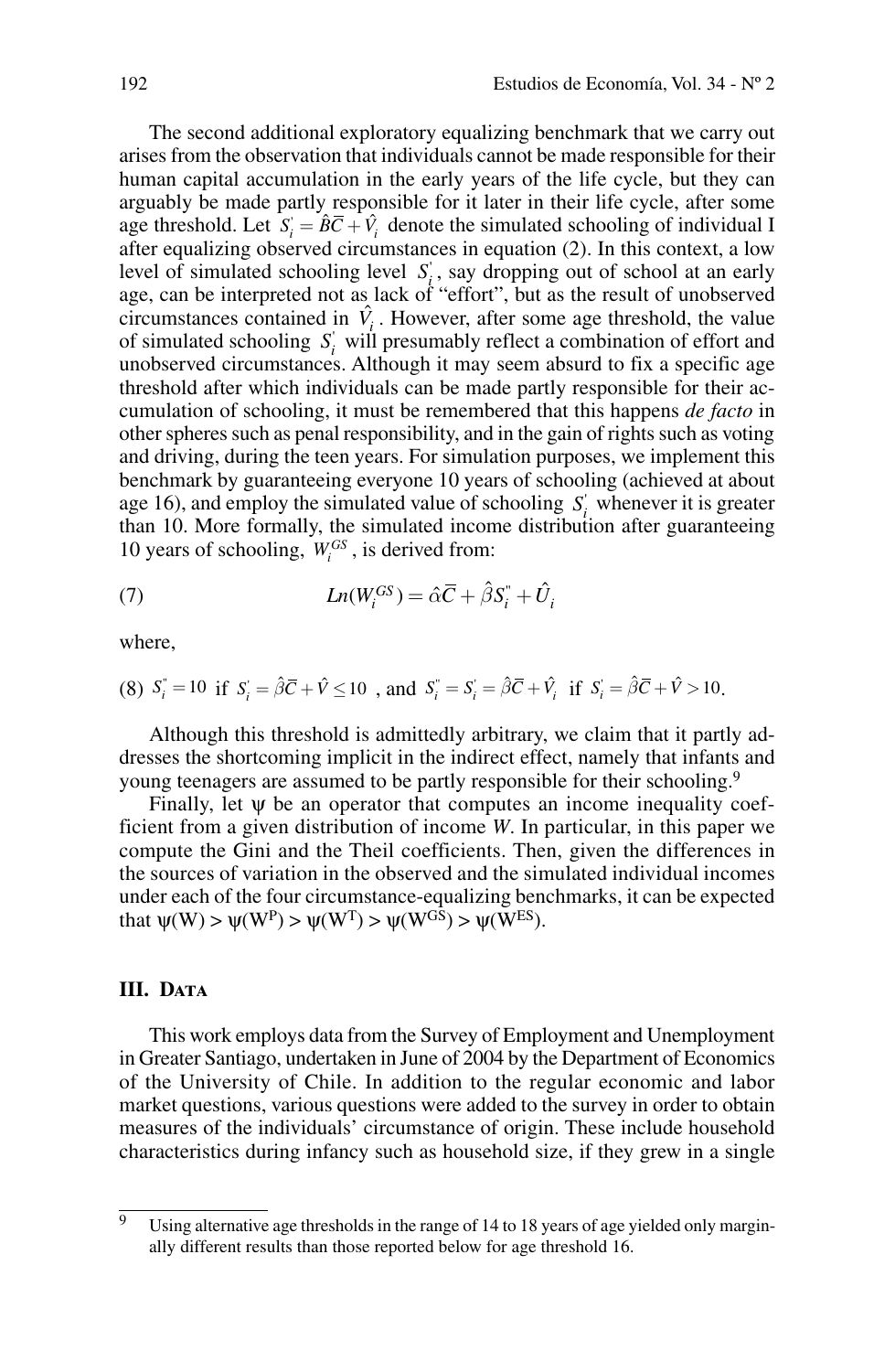vs. a bi-parental household, father's and mother's schooling, parents' age and birth date, father and mother's participation in the labor market, frequency of father's and mother's employment, as reported by the sons. The sample has a total of 11.007 observations, corresponding to 3.060 interviewed homes. The selected sample is a representative cross-section of the population of Greater Santiago, which holds about a third of the country's population.

In order to avoid selectivity issues associated with participation of women in the labor market, in this work we focus only on sons. The sample of sons was delimited to ages in the range from 15 and above. The earnings regressions employ sons of 15 years of age and above, but the schooling regressions employ sons of 23 years of age and above. This is established in order to avoid possible selectivity problems, as some individuals younger than 23 are in tertiary education and not fully inserted in the labor market, and also because younger sons may not have achieved their long-run amount of schooling. The observations of unemployed individuals or those who did not report positive incomes were eliminated, as well as those who did not report sufficient information about the characteristics of their parents. Finally, we considered individuals working between 30 and 72 hours per week.

# **IV. RESULTS**

### **a. Schooling and earnings regressions**

Table 1 reports OLS regressions of the schooling determinants, as in equation  $(2)$  of the model.<sup>10</sup> Table 1 indicates that various observed circumstances of origin have a significant effect on the accumulation of schooling. In particular, parental schooling has a large and statistically significant effect on the son's accumulation of schooling, close to 0.28 years of schooling per additional year in the mean parental schooling.<sup>11</sup> However, this effect is stronger for older sons, as the interactive variable of parental schooling and son's age indicates.12 This may be a consequence of increasing educational mobility throughout time. Table 1 also indicates that the father's age also has an effect on the son's schooling, although this effect is concave.<sup>13</sup> This would be consistent with how father's experience has a concave effect on father's earnings, which in turn may limit the resources to invest in the son's education and well-being. Finally, Table 1 also indicates that household size and being raised in a single parent household

 $\overline{10}$  We performed regressions with robust standard errors for both the schooling and earnings regressions, but yielded similar result to the ones reported here.

<sup>&</sup>lt;sup>11</sup> We employ mean parental schooling to avoid a colinearity problem associated with including father's and mother's schooling separately in the regressions. In the few cases where schooling was reported for one parent only, we employed this figure as the mean parental schooling, under the assumption that this was the parent most likely to have raised the son.

<sup>&</sup>lt;sup>12</sup> However, this is consistent with the evidence of higher intergenerational educational mobility in younger cohorts in Chile reported in Núñez and Miranda (2007).

<sup>&</sup>lt;sup>13</sup> We employ father's age even though in some cases he could have been absent from home because he could still have contributed resources to the household.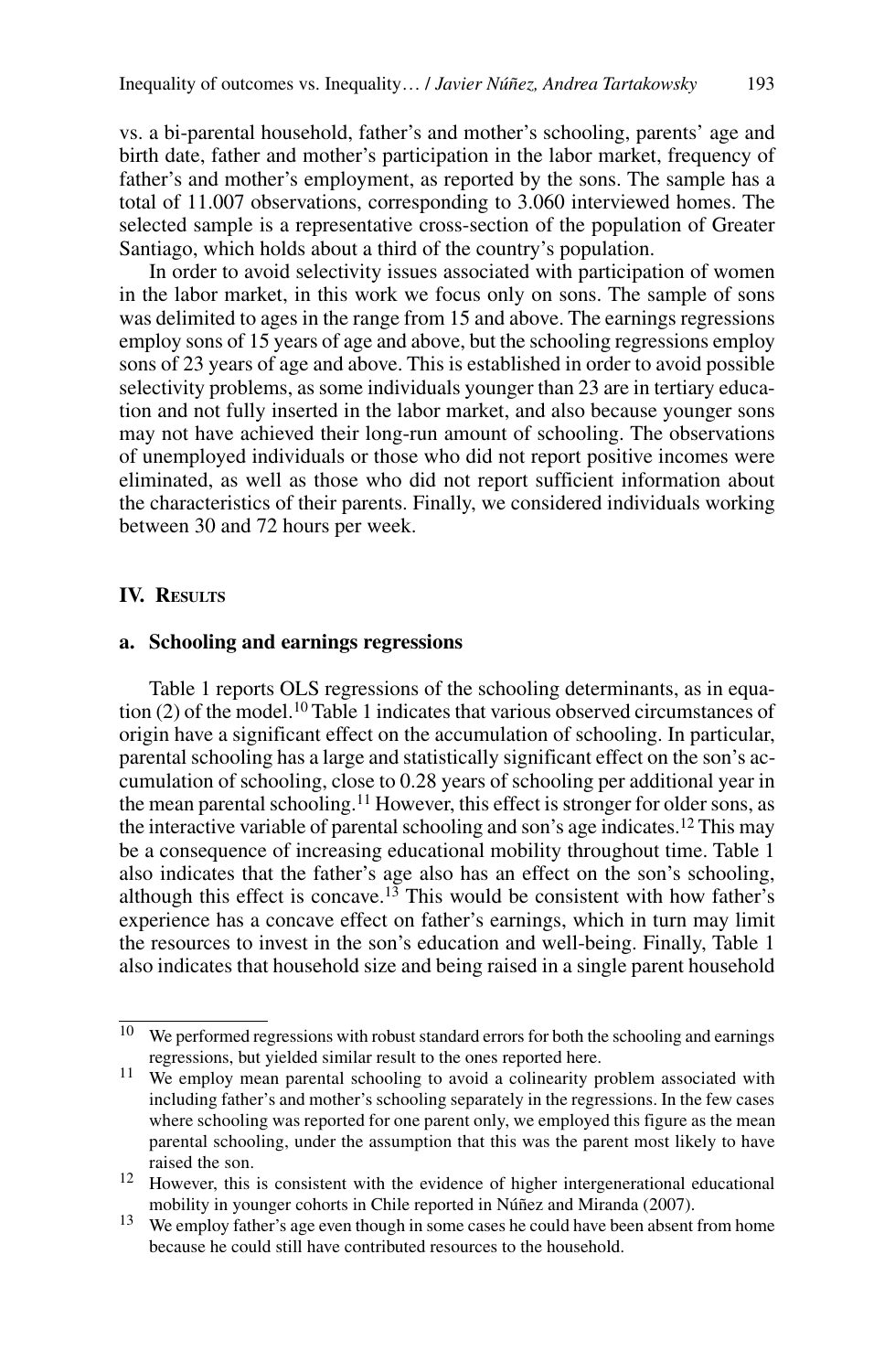| Variable                                   | Specifications <sup>2)</sup> |                 |  |  |
|--------------------------------------------|------------------------------|-----------------|--|--|
|                                            | 1                            | $2^{3}$         |  |  |
| Age                                        | $-0.0688111***$              | $-0.0737303***$ |  |  |
|                                            | [0.0174026]                  | [0.0156892]     |  |  |
| Parental Schooling                         |                              |                 |  |  |
| Mean parental schooling                    | 0.2949843***                 | 0.2685192***    |  |  |
|                                            | [0.0811011]                  | [0.0748456]     |  |  |
| Mother/father schooling difference         | $-0.0517466$                 |                 |  |  |
|                                            | [0.043312]                   |                 |  |  |
| Mean parental schooling * son's age        | 0.0037926**                  | $0.0042125***$  |  |  |
|                                            | [0.001713]                   | [0.0015728]     |  |  |
| Father's Life Cycle Variables              |                              |                 |  |  |
| Father's age when the son was 15           | 0.0331722**                  | 0.0268721**     |  |  |
|                                            | [0.0150761]                  | [0.0139196]     |  |  |
| Father's age when the son was 15 - squared | $-0.0000371**$               | $-0.0000289**$  |  |  |
|                                            | [0.0000153]                  | [0.0000139]     |  |  |
| Childhood Household Characteristics        |                              |                 |  |  |
| Household size                             | $-0.0879002*$                | $-0.094932**$   |  |  |
|                                            | [0.0471903]                  | [0.0427122]     |  |  |
| Bi-parental household dummy                | 0.9095529**                  | 0.6558078**     |  |  |
|                                            | [0.3780006]                  | [0.3145342]     |  |  |
| Parental employment instability dummy      | $-0.8409475$                 | $-0.9744392**$  |  |  |
|                                            | [0.5414537]                  | [0.4819123]     |  |  |
|                                            |                              |                 |  |  |
| Constant                                   | 9.871226***                  | 10.48943***     |  |  |
|                                            | [1.193715]                   | [1.071267]      |  |  |
|                                            |                              |                 |  |  |
| Sample Size                                | 773                          | 867             |  |  |
| R-squared                                  | 0.370                        | 0.3757          |  |  |
| Adjusted R-squared                         | 0.3626                       | 0.3699          |  |  |

TABLE 1 SCHOOLING DETERMINANTS<sup>1)</sup>

1) Dependent variable is years of schooling.

2) OLS estimates standard errors in brackets; \*= significant at the 10% prob. level; \*\*= significant at the 5% prob. level; \*\*\*= significant at the 1% prob. level.

3) Specification used in simulations.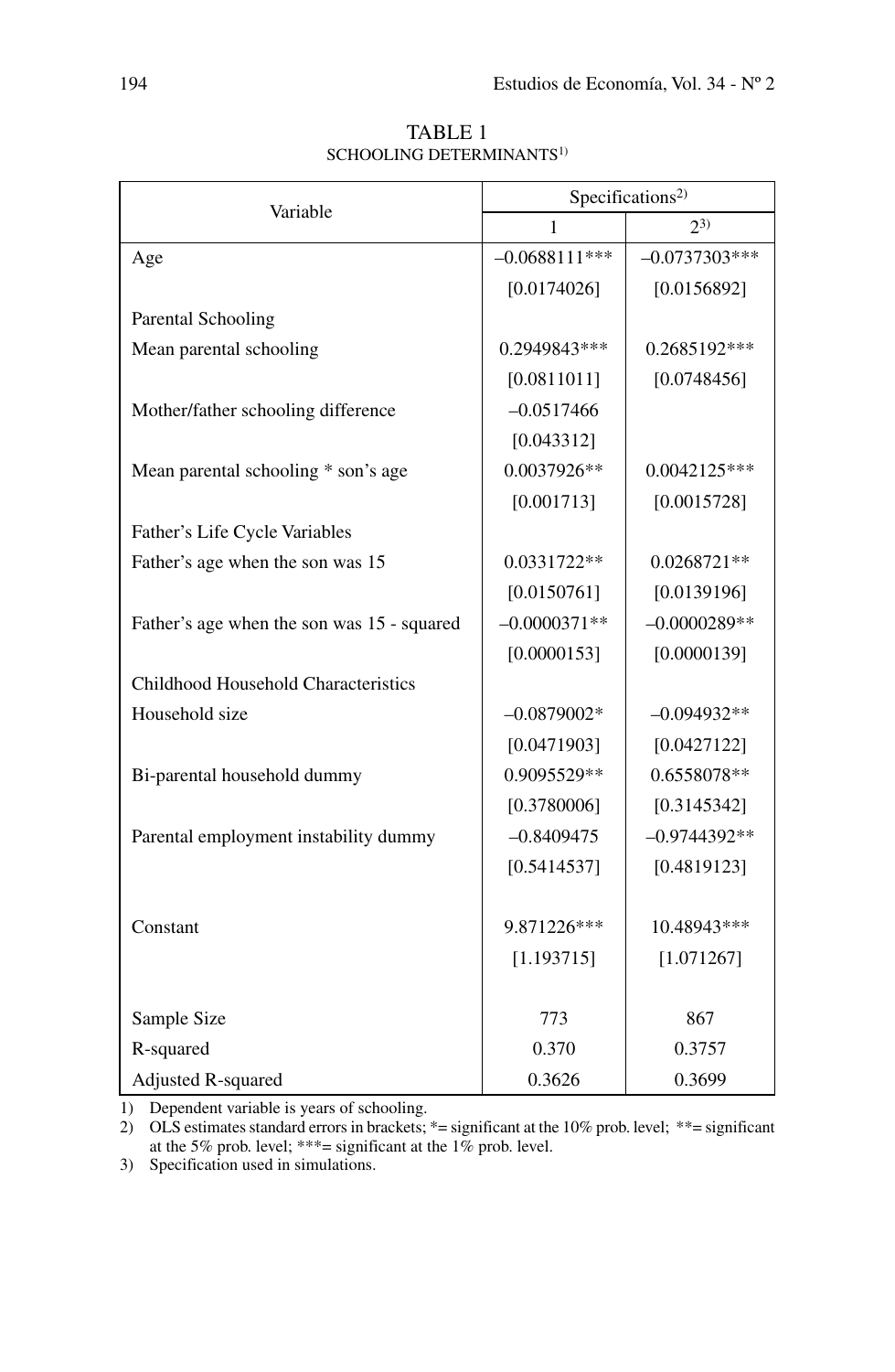|                                       | Specifications <sup>2)</sup> |                            |                            |  |  |
|---------------------------------------|------------------------------|----------------------------|----------------------------|--|--|
| Variable                              | 1                            | $\overline{c}$             | $3^{3)}$                   |  |  |
| Schooling Return                      |                              |                            |                            |  |  |
| Primary Education                     | 0.0197612                    | 0.0339435                  |                            |  |  |
|                                       | [0.0281318]                  | [0.0236105]                |                            |  |  |
| Secundary Education                   | 0.0676964*                   | 0.0502285                  |                            |  |  |
|                                       | [0.0389149]                  | [0.0347507]                |                            |  |  |
| Primary and Secundary<br>Education    |                              |                            | 0.063888***                |  |  |
|                                       |                              |                            | [0.0113342]                |  |  |
| <b>Tertiary Education</b>             | 0.1182382***                 | 0.1238904***               | 0.1475077***               |  |  |
|                                       | [0.0255809]                  | [0.0242499]                | [0.0179333]                |  |  |
| <b>Experience Variables</b>           |                              |                            |                            |  |  |
| <b>Potential Experience</b>           | 0.0161548*                   | 0.0245867***               | $0.0231317***$             |  |  |
|                                       | [0.0083877]                  | [0.0055474]                | [0.0054598]                |  |  |
| Potential Experience - squared        | $-0.0001197$                 | $-0.0001951**$             | $-0.0001668*$              |  |  |
|                                       | [0.0001127]                  | [0.0000995]                | [0.0000976]                |  |  |
| Parental Schooling                    |                              |                            |                            |  |  |
| Mean parental schooling               | 0.0013671                    | 0.029537***                | $0.0295607***$             |  |  |
|                                       | [0.0203902]                  | [0.0061033]                | [0.0061083]                |  |  |
| Mean parental schooling*<br>son's age | 0.000685                     |                            |                            |  |  |
|                                       | [0.0004757]                  |                            |                            |  |  |
| Father's Life Cycle Variables         |                              |                            |                            |  |  |
| Father's age when the son was 15      | 0.0037693                    |                            |                            |  |  |
|                                       | [0.0027396]                  |                            |                            |  |  |
| Father's age when the son was 15      | $-0.0000037$                 |                            |                            |  |  |
| - squared                             | [0.00000272]                 |                            |                            |  |  |
| Childhood Household                   |                              |                            |                            |  |  |
| Characteristics<br>Household size     | $-0.0057045$                 |                            |                            |  |  |
|                                       | [0.009183]                   |                            |                            |  |  |
| Biparental household dummy            | $-0.0547253$                 |                            |                            |  |  |
|                                       | [0.066334]                   |                            |                            |  |  |
| Parental employment instability       | $-0.1085018$                 |                            |                            |  |  |
| dummy                                 |                              |                            |                            |  |  |
|                                       | [0.0986114]<br>11.21416***   |                            |                            |  |  |
| Constant                              | [0.3191213]                  | 11.03948***<br>[0.1822356] | 10.87809***<br>[0.1441385] |  |  |
| Sample Size                           | 595                          | 667                        | 667                        |  |  |
| R-squared                             | 0.5577                       | 0.5321                     | 0.5306                     |  |  |
|                                       |                              |                            |                            |  |  |
| <b>Adjusted R-squared</b>             | 0.5486                       | 0.5279                     | 0.5271                     |  |  |

TABLE<sub>2</sub> Earnings Equations1)

1) Dependent variable is log of earnings.

2) OLS estimates standard errors in brackets; \*= significant at the 10% prob. level; \*\*= significant at the 5% prob. level; \*\*\*= significant at the 1% prob. level.

3) Specification used in simulations.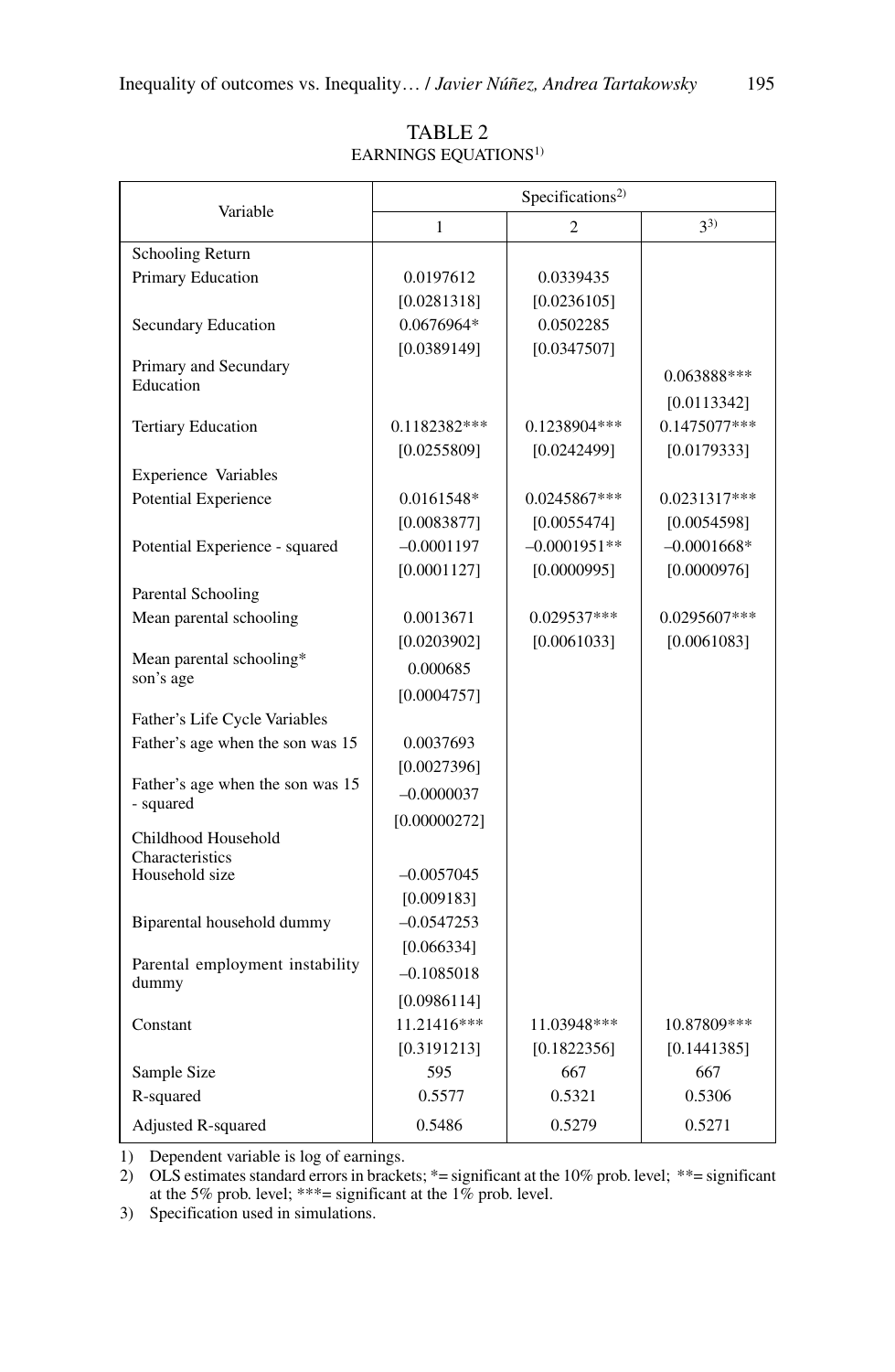decrease son's schooling, as well as having parents with unstable employment. In particular, growing in a single-headed household decreases schooling in almost a year, and having parents with unstable employment has a similar effect.<sup>14</sup> In conclusion, Table 1 indicates that observed circumstances of origin in Chile have a significant effect in reproducing inequality through their impacts on the accumulation of human capital. We employ specification 2 of Table 1 to carry out the income simulations associated with the circumstance-equalizing benchmarks described above.

Table 2 shows the results of OLS regressions for the sons' earnings. All specifications show the standard effects of schooling and potential experience on earnings. In addition, Table 2 indicates that mean parental schooling is the only circumstance variable that has a robust statistically significant effect on earnings. This suggests that the remaining circumstance variables employed in this work do not seem to affect earnings directly, although they do so through their indirect effect on the accumulation of schooling, as shown in Table 1. Table 2 indicates that tertiary education in Chile is the one that has the highest pecuniary return, in the range of 20 per cent per year. In addition, Table 2 shows that an extra year of mean parental schooling raises earnings in about 3 per cent.15 We employ specification 3 for simulating individual incomes based on the four circumstance-equalizing benchmarks.

### **b. Simulated income distribution coefficients**

Using specification 2 of Table 1 and specification 3 of Table 2, we perform the four circumstance-equalizing benchmarks described above in order to compute the resulting simulated income distribution coefficients. Table 3 reports all of them for the Gini and the Theil coefficients. We also show results for the ratio of top to bottom quintiles. All inequality indicators are reported for all ages, as well as for three 14 year cohorts.

Table 3 reports a Gini coefficient for the actual (observed) inequality (0.5) that is somewhat lower than the Gini coefficients for Greater Santiago and nationwide, which are around 0.52-0.55.16 This is possibly a result of having only employed individuals of age 23 and above. However, as the focus of this work is to establish the role of observed circumstances on the income distribution, this small divergence is not a matter for concern. Table 1 also indicates that the Gini coefficient for the younger cohorts is lower, which may be a consequence of having more similar earnings profiles early in the life cycle.

Table 3 indicates that the Partial and Total Effects of observed circumstances on income inequality explain only about 7 to 12 points of the Gini coefficient, depending on the age cohorts, and yield a drop in this coefficient of about 15

 $\frac{14}{14}$  This variable is a dummy variable equal to one if either both parents had unstable employment, or in the case of a single parent household, the household head had an unstable employment.

<sup>&</sup>lt;sup>15</sup> This is consistent with the finding reported by Bravo, Contreras and Medrano (1999), who report statistically significant coefficients of about 0.02 and 0.01 for the father's and the mother's schooling on their sons' earnings, respectively.

<sup>16</sup> See for example Ferranti, Perry, Ferreira and Walton (2003).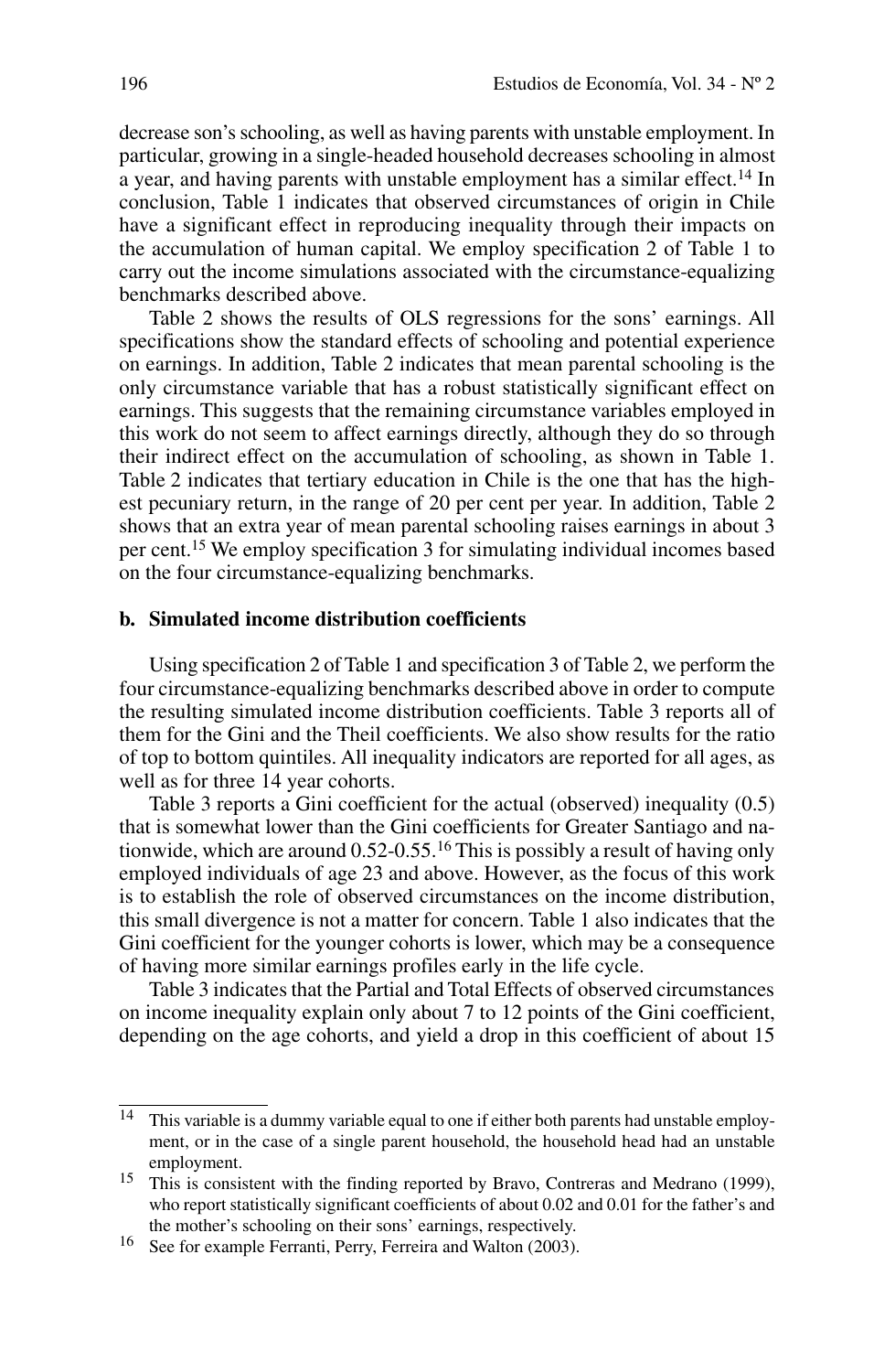### TABLE<sub>3</sub> Effects of Equalizing Circumstances on Labor Income Inequality Greater Santiago, Chile Gini and Theil coefficients, and Top-bottom Quintile Ratios

| A. Gini Coefficients                        | Ages 23-36 | Ages 37-50 | Ages 51-65 | Ages 23-65 |
|---------------------------------------------|------------|------------|------------|------------|
| Observed Inequality $(W)$                   | 0.454      | 0.518      | 0,527      | 0,503      |
| Simulated Inequality                        |            |            |            |            |
| Partial Effect $(W^P)$                      | 0.395      | 0,464      | 0,410      | 0,433      |
| Total Effect $(W^T)$                        | 0.343      | 0,428      | 0,408      | 0,420      |
| 10 years schooling<br>guaranteed $(W^{SG})$ | 0,335      | 0,419      | 0,397      | 0,412      |
| Equalized Schooling $(W^{ES})$              | 0.274      | 0,320      | 0,307      | 0,314      |

| <b>B.</b> Theil Coefficients                | Ages 23-36 | Ages 37-50 | Ages 51-65 | Ages 23-65 |
|---------------------------------------------|------------|------------|------------|------------|
| Observed Inequality $(W)$                   | 0.387      | 0,502      | 0,512      | 0,477      |
| Simulated Inequality                        |            |            |            |            |
| Partial Effect $(W^P)$                      | 0.278      | 0,375      | 0.293      | 0,331      |
| Total Effect $(W^T)$                        | 0.206      | 0,308      | 0,287      | 0,307      |
| 10 years schooling<br>guaranteed $(W^{SG})$ | 0.197      | 0,296      | 0,270      | 0,295      |
| Equalized Schooling $(W^{ES})$              | 0,131      | 0,180      | 0,158      | 0,171      |

| C. Q5/Q1 Ratios                             | Ages 23-36 | Ages 37-50 | Ages 51-65 | Ages 23-65 |
|---------------------------------------------|------------|------------|------------|------------|
| Observed Inequality $(W)$                   | 8,386      | 13,273     | 14,002     | 11,465     |
| Simulated Inequality                        |            |            |            |            |
| Partial Effect $(W^P)$                      | 6,513      | 9,933      | 7,766      | 8,133      |
| Total Effect $(W^T)$                        | 5.271      | 8,421      | 7,509      | 7,830      |
| 10 years schooling<br>guaranteed $(W^{SG})$ | 5,023      | 8,053      | 7,361      | 7,548      |
| Equalized Schooling $(W^{ES})$              | 3,951      | 5,070      | 4,625      | 4,796      |

to 25 per cent. The simulations for the Theil coefficient show a similar pattern, although more accentuated. This indicates that part of the observed income inequality in Chile is associated with inequalities associated with the set of circumstances of origin employed in this work. However, these results also suggest that even after equalizing the set of observed circumstances employed in this work, a significant amount of income inequality remains. Another significant feature of the results in Table 1 is that the Partial and the Total effects of observed circumstances yield similar income inequality, although a few points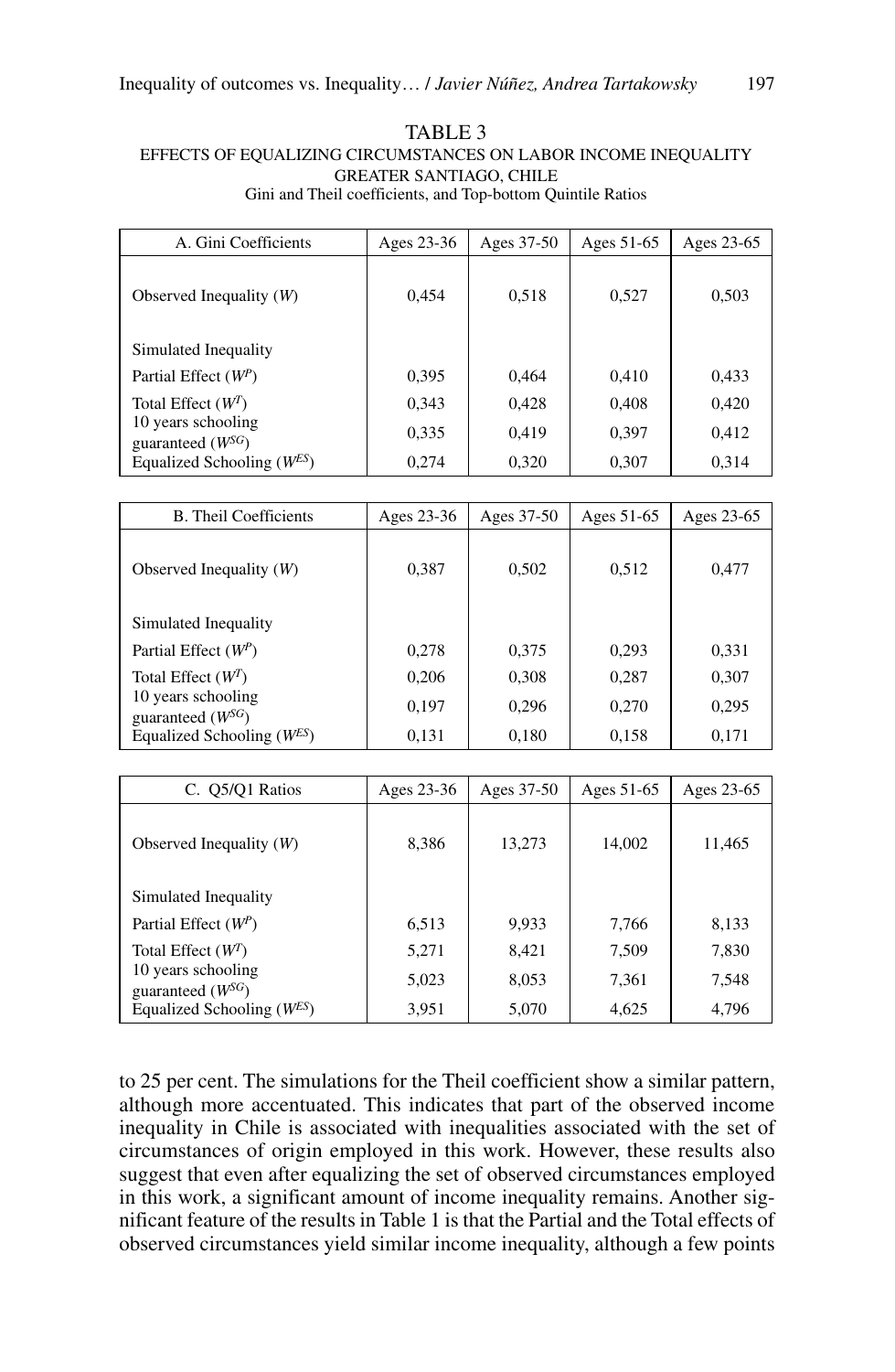lower in the case of the Gini coefficient for the Total effect, as expected. This would indicate that, at least in Chile, the role of observed circumstances on the accumulation of *years* of schooling has a significant but limited effect on the income distribution.17 Note also that a large part of the Total effect is associated only with the Partial effect, that is, the direct effect of observed circumstances on earnings. This suggest that variables such as the *quality* of education, and the acquisition of abilities associated with family background and parental human capital in particular (as suggested in the earnings regressions in Table 2) seem to play an important role in shaping income inequality in Chile.

Regarding the additional circumstance-equalizing benchmarks described above, Table 3 indicates that guaranteeing 10 years of schooling yield similar income inequality to the Total effect. Finally, the extreme situation of equalizing schooling (at the population mean schooling level) decrease the Gini coefficient an extra 10 points from the Gini associated with the Total effect. Even though this equalizing exercise may seem extreme, it reinforces the idea that still a significant amount of income inequality would persist even under these circumstances.

It is important to note that the results reported in Table 3 are similar to the results obtained by Bourguignon *et al.* (2005), although they employ a different (and much larger) dataset and a partially different set of circumstances (although parental schooling is also employed). In their study, the Partial and Total effects yield fairly similar absolute and proportional drops in the Gini and Theil coefficients to the ones reported above. This fact reinforces the general idea of this section, namely that, although income inequality is to an extent associated with inequality of a set of observed circumstances, equalizing these circumstances of origin has a rather limited effect in reducing income distribution. This in turn suggest that the remaining income distribution is associated with as combination of unobserved circumstances, individual "effort" and preferences, transitory shocks in income, sheer luck, as well as measurement errors in the income variable.

It would be interesting to assess the role played by unobserved circumstances in determining the unexplained part of the income distribution after equalizing observed circumstances. Although this task is beyond the purpose of this work, we provide some comments on this issue. First, using data from twins, Behrman and Rosenzweig (2004) suggest that the role of unobserved circumstances (fixed family background) on the offspring's performance can be large in comparison with the role of standard observed circumstances such as parental schooling. This would indicate that a substantial part of the income inequality obtained after equalizing observed circumstances may indeed be associated with unobserved circumstances. However, in an earlier related study, Behrman and Rosenzweig (2002) also suggest that maternal schooling seems to proxy some important unobserved factors associated with family background. This evidence would suggest that the observed circumstances employed in this work are likely to capture the effect of important unobserved circumstances associated with family

 $17$  This is consistent with the high average level of years of schooling and low relative inequalities in schooling that Chile exhibits in comparison with the rest of the region. See for example Ferranti, Perry, Ferreira and Walton (2003).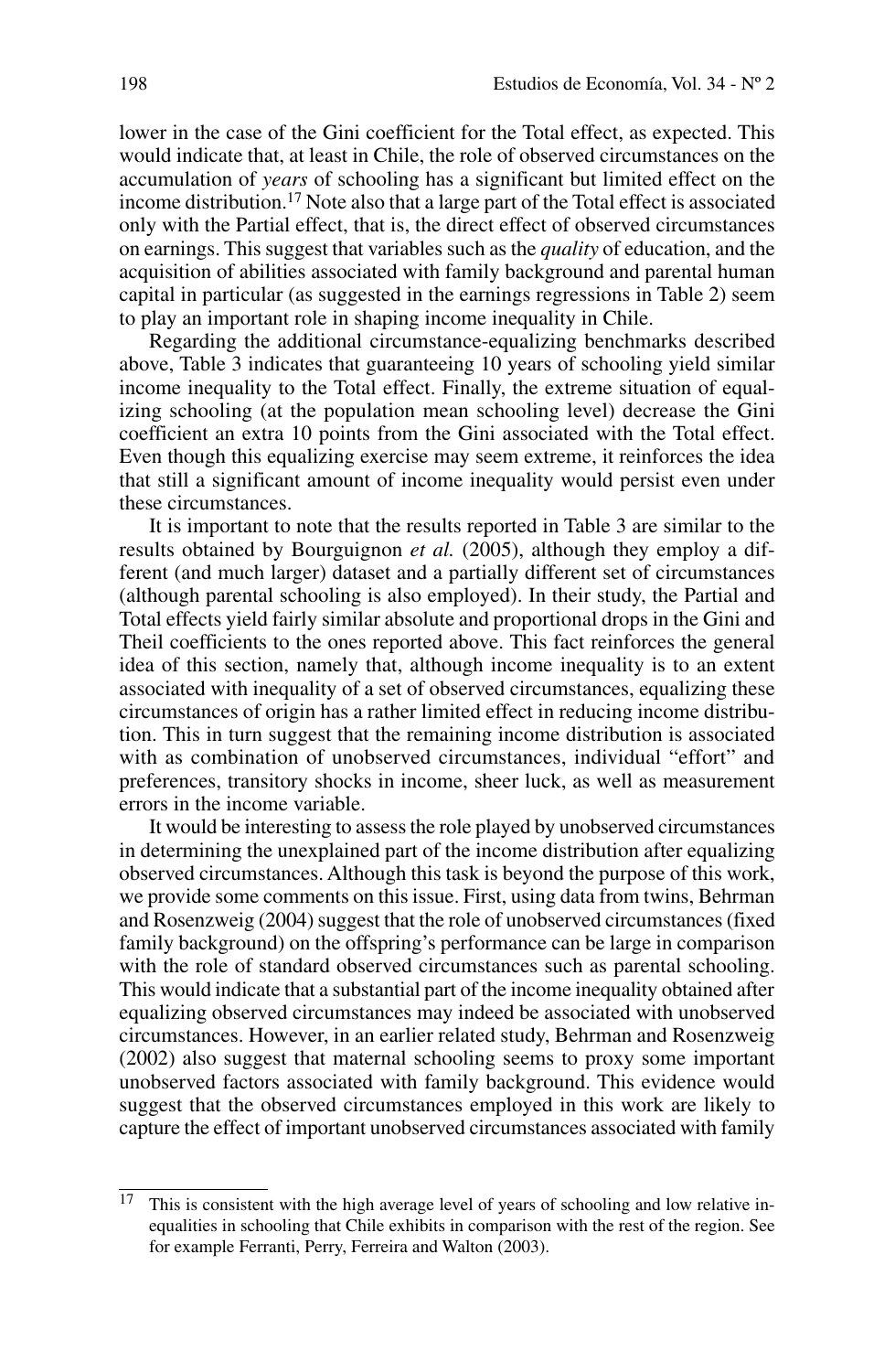background. In order to explore this possibility, we make use of additional data of observed circumstances that was gathered in 2006 for 400 sons sampled from the sons employed in this work. In this survey we asked them to report information about additional observed circumstances, in particular their parents' interest in their progress at school, attendance to a private vs. a public school, access to tap water during infancy, parents' reading and writing skills, growing in an urban vs. a rural environment, parents' ethnicity (amerindian vs. non-amerindian background), and access to pre-school education during infancy. We do not employ these additional circumstance variables in this work because the sample size is reduced. However, Appendix 1 reports results on the statistical association of these additional circumstance variables to the mean parental schooling, which is the main circumstance variable employed in this work. The evidence in Appendix 1 indicates that mean parental schooling is associated with each one of these additional circumstance variables. This suggests that this variable is likely to capture a variety of different relevant circumstances of origin of the individuals in the sample.

# **V. Conclusions**

This paper has applied a variation of the methodology developed in the pioneering work by Bourguignon *et al.* (2005) to analyze the extent to which income inequality in Chile is associated with a set of significant inequalities of exogenous observed circumstances of origin, namely parental schooling, vulnerability of the household head's occupation, fathers' age, family size and being raised in a single vs. a bi-parental household. The methodology allows to examine the direct effect of these observed circumstances on earnings conditional on schooling (the "partial effect"), as well as the additional role that these circumstances play in determining individuals' schoolings levels, which jointly yield the "total effect" of observed circumstances on earnings. We find that after equalizing individual observed circumstances to the mean values of the population, the resulting standard income distribution indicators become more egalitarian, indicating that a part of income inequality reflects inequalities of circumstances. However a large amount of income inequality is not associated with inequality in these circumstances. In particular, after equalizing observed circumstances, the Gini coefficient decreases in 7 to 12 points and 8 to 13 points under the Partial and the Total effects, respectively, representing approximately a drop of 10-20 and 15-20 per cent in each case. These results are similar to those obtained by Bourguignon *et al.* (2005) for Brazil, although they employ a partially different set of circumstance variables and a larger dataset.

We explore the possible role of unobserved circumstances by developing two additional benchmarks to those in Bourguignon *et al.* (2005). Equalizing individuals' schooling to the population mean to reflect an extreme situation where all schooling is assumed to depend on circumstances, either observed or unobserved further decrease income inequality, but still a significant amount persists. In addition, guaranteeing all individuals 10 years of schooling (achieved at about 16 years of age) under the argument that having less schooling may reflect adverse unobserved circumstances yield similar results to the Total effect.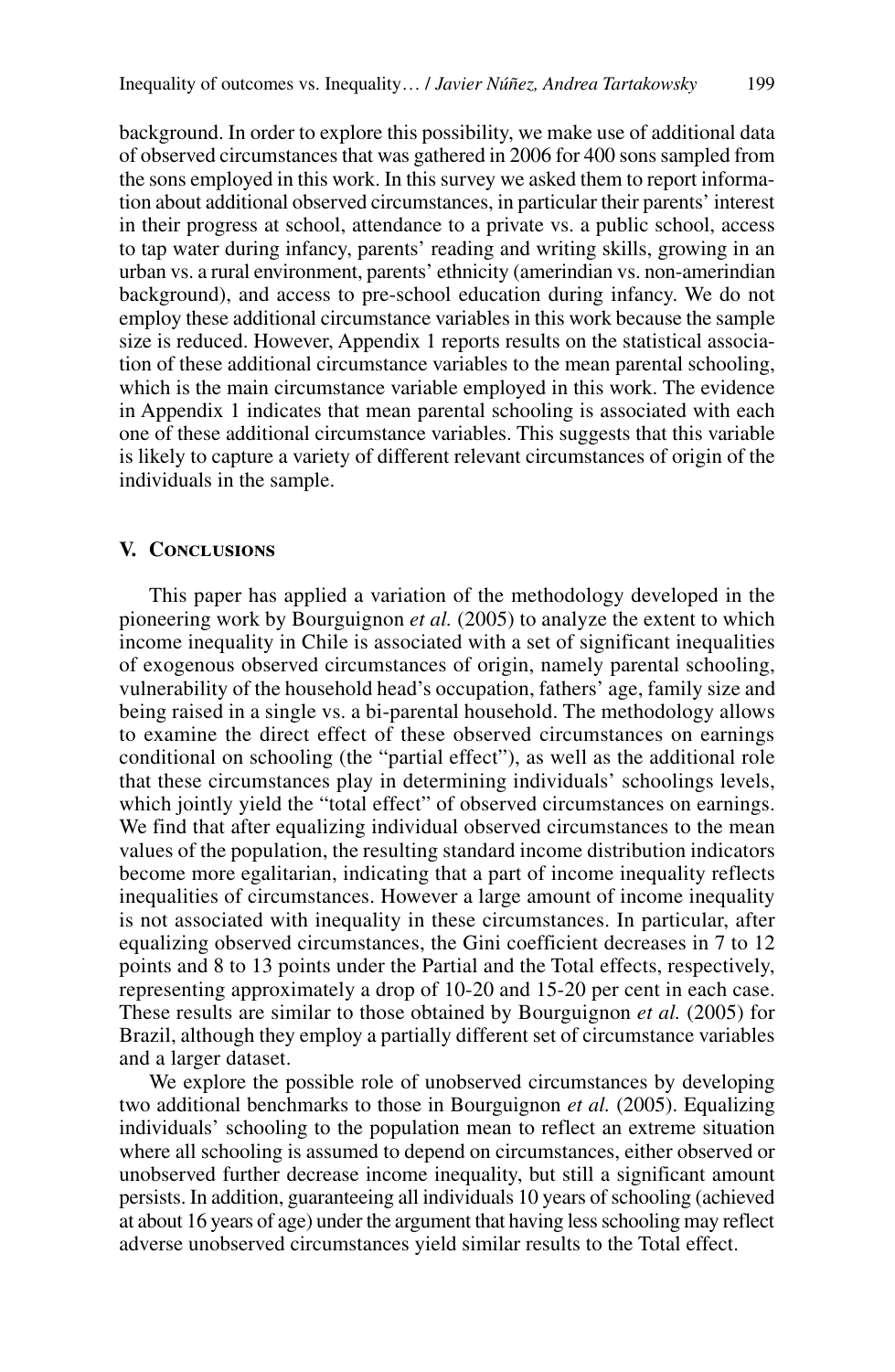The results of this work suggest that, if the exercise of equalizing circumstances is a close approximation of the notion of "equality of opportunities", then income inequality indicators may not adequately reflect the degree of equality of opportunities, as income inequality may also reflect other aspects such as individual "effort", preferences, choices, sheer luck and possibly transitory shocks in income and income measurement errors.

These results also suggest some implications for public policy, which depend on the chosen moral standpoint in the equality-of-outcomes vs. equality-of-opportunities debate. If income inequality matters, then the results suggest that achieving this aim-even in the long run-would require more than just equalizing circumstances such as access to educational opportunities, and in consequence additional redistributive policies are likely to be needed. On the other hand, advocates of equality of opportunities must be ready to accept that establishing "equal opportunities" is likely to coexist with a significant amount of income inequality. However, although these results seem suggestive, more research is needed to obtain more conclusive results. In particular, it seems necessary to examine the effect of having a larger set of observed circumstances that those employed in this work.

### **VI. References**

- Alesina, Alberto, Di Tella, Rafael and Robert MacCulloch (2004). "Inequality and Happiness: Are Europeans and Americans Different?" *Journal of Public Economics* 88 (9-10), pp. 2009-42.
- Behrman, J. and M. Rosenzweig (2002). "Does increasing women's schooling raise the schooling of the next generation?", *American Economic Review* 92:1, pp. 323-334.
- Behrman, J. and M. Rosenzweig (2004). "Returns to Birthweight", *Review of Economics and Statistics*, 86: 2, pp. 586-601.
- Behrman, J. (2006). "How Much Might Human Capital Policies Affect Earnings Inequalities and Poverty?", IDB-University of Chile Workshop on Income Inequality, December 2006.
- Bourguignon, François, Ferreira, Francisco and Marta Menéndez (2005). "Inequality of Opportunity in Brazil?" World Bank. Washington, D.C.
- Bravo, D., Contreras, D. y P. Medrano (1999). "Measurement error, unobservables and skill bias in estimating the return to education in Chile", Department of Economics Universidad de Chile.
- De Ferranti, D., Perry, G., Ferreira F., and M. Walton (2003). *Inequality in Latin America and the Caribbean. Breaking with History?* The International Bank for Reconstruction and Development/The World Bank, Washington DC.
- Dworkin, R. (1981). "What is Equality? Part 2: Equality of Resources", *Philosophy and Public Affairs*, 10 (3): 283-345.
- Núñez, J. and R. Gutiérrez (2004). "Class discrimination and meritocracy in the labor market: evidence from Chile". *Estudios de Economía*, 31: 2, pp. 113-132.
- Núñez, J. and L. Miranda (2007). "Recent findings in intergenerational income and educational mobility in Chile". IDB-University of Chile Workshop on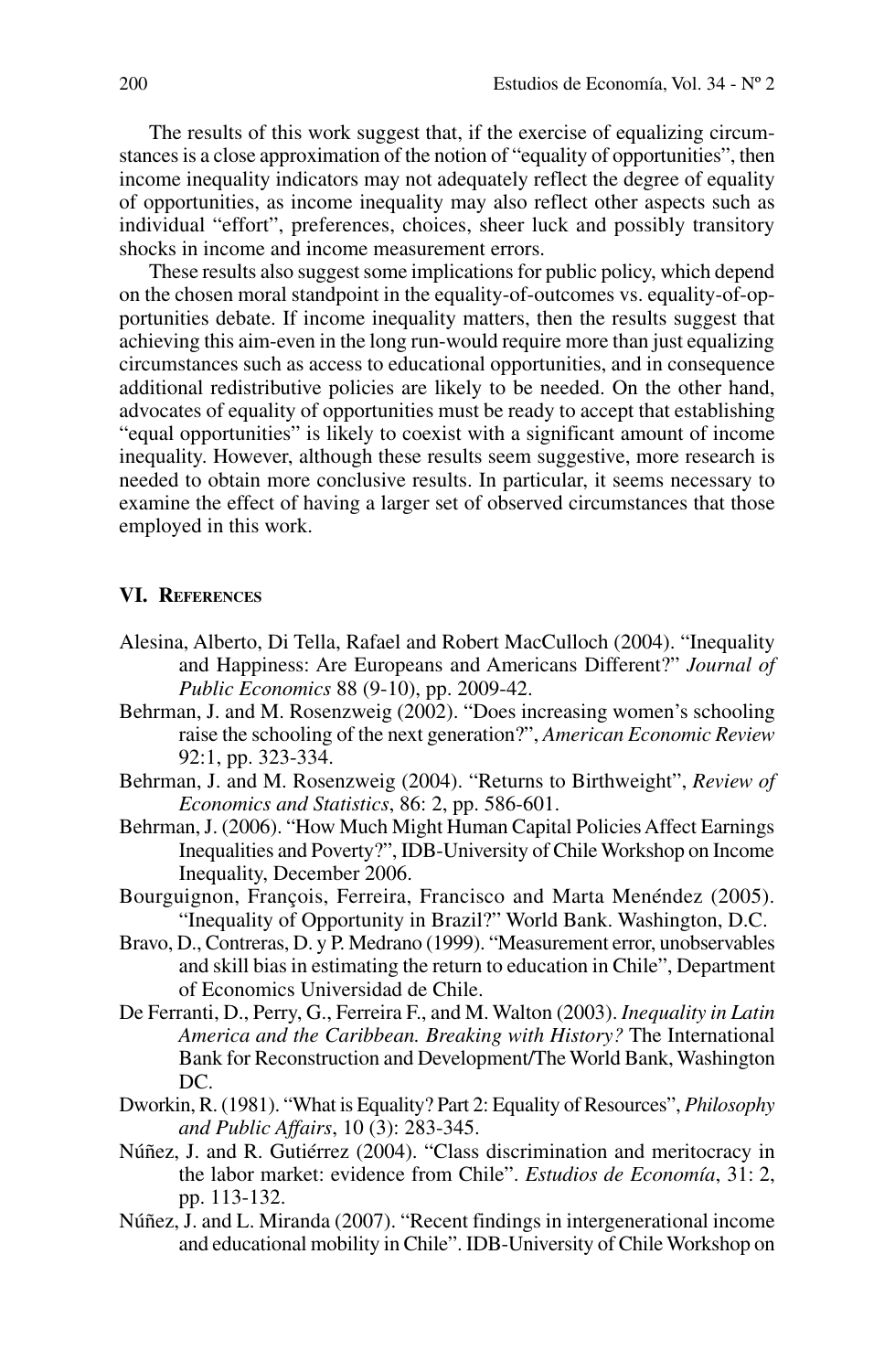Income Inequality, December 2006, and Documento de Trabajo Nº 244, Department of Economics, Universidad de Chile.

- Nussbaum, M. and A. Sen (2000). *La Calidad de Vida*, Fondo de Cultura Económica, Ciudad de Mexico.
- Rawls, John (1971). *A Theory of Justice*. Cambridge, MA: Harvard University Press.
- Ruiz-Tagle, J. (2007). "Forecasting Income Inequality", forthcoming in *Estudios de Economía*.
- Roemer, John E. (1996). *Theories of Distributive Justice*. Cambridge, MA: Harvard University Press.
- Roemer, John E. (1998). *Equality of Opportunity*, Cambridge, MA: Harvard University Press.
- Roemer, John E. (2000). "Equality of Opportunity", in *Meritocracy and Economic Inequality*, Keneth Arrow, Samuel Bowles and Steven Durlauf, editors, Princeton University Press, New Jersey.
- Sen, A. (1999). *Development as Freedom*, Knopf, New York.
- World Bank (2005). *Equity and Development, World Development Report 2006*, The World Bank and Oxford University Press, New York.